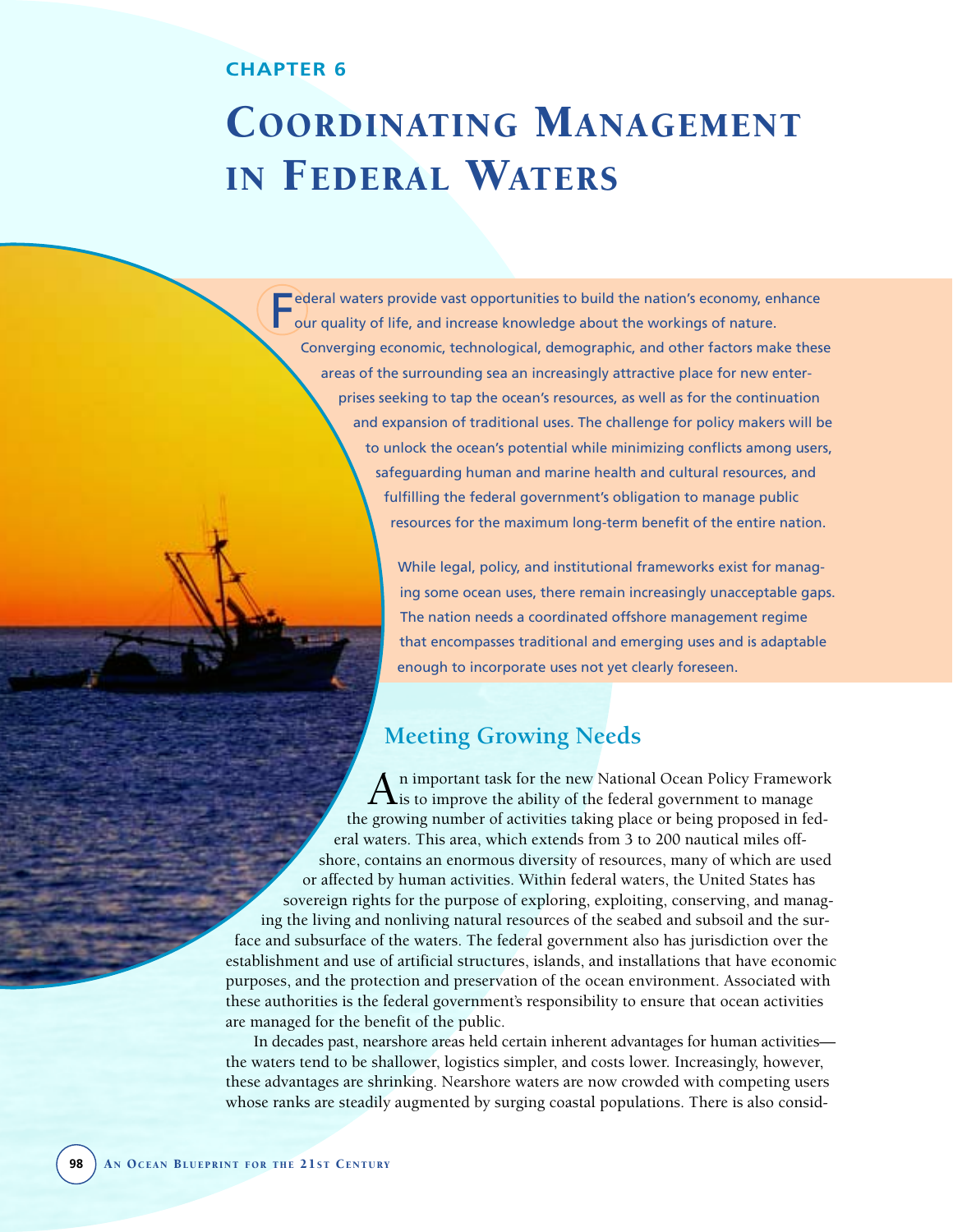erable public opposition to certain activities when conducted close to shore, such as those that involve the use of heavy equipment or disrupt scenic views. In addition, technological advances and an evolving scientific understanding of the ocean have made activities in offshore areas more feasible and economical than in the past.

For these reasons, interest in the use of federal waters is growing and activities farther offshore are expected to multiply (Figure 6.1). In many instances, these activities are mutually compatible and can take place in the same approximate area without problems. In other instances, uses conflict with and can disrupt one another. Later chapters discuss many specific offshore activities, including fisheries (Chapter 19), aquaculture (Chapter 22), bioprospecting (Chapter 23), and development of offshore energy and mineral resources (Chapter 24). The chapters in Part V discuss the various responsibilities related to protecting the oceans from the impacts of pollution. The focus of this chapter, however, is the overarching offshore management regime that will be needed to coordinate all these activities and more—an important part of moving toward an ecosystem-based management approach.

An offshore management regime should encompass robust coordination for all ocean activities, while recognizing the particular needs and challenges associated with each individual use. It must be able to address the needs of the ecosystem—including human needs—by prioritizing activities, minimizing conflicts, protecting resources, and ensuring that uses

**Figure 6.1 Coordination Is Essential in Busy Offshore Waters**



toxic wastes; unexploded ordnance, torpedos, depth charges, etc.

cables—inactive

Like many offshore areas of the nation, the waters off a small portion of the New England coast are home to a number of existing and proposed activities. In addition to the uses shown above, many offshore areas also contain dredging projects, marine protected areas, fishery closures, recreational activities, artificial reefs, and in certain coastal regions, oil and gas development. User conflicts can and do arise when incompatible activities take place in the same area. A comprehensive offshore management regime is needed for the balanced coordination of all offshore uses.

Source: Minerals Management Service, Washington, DC.

are compatible. It is also important to strike a balance between long-term and short-term strategies. For example, a legislative remedy may be warranted to address immediate concerns about one ocean activity, but the legislation should leave room to incorporate the activity within a broader, developing regime.

Any new offshore management regime should be grounded in the guiding principles set forth by the Commission in Chapter 3. For example, the nation should not wait until technologies are fully developed or scientific information is complete to establish mecha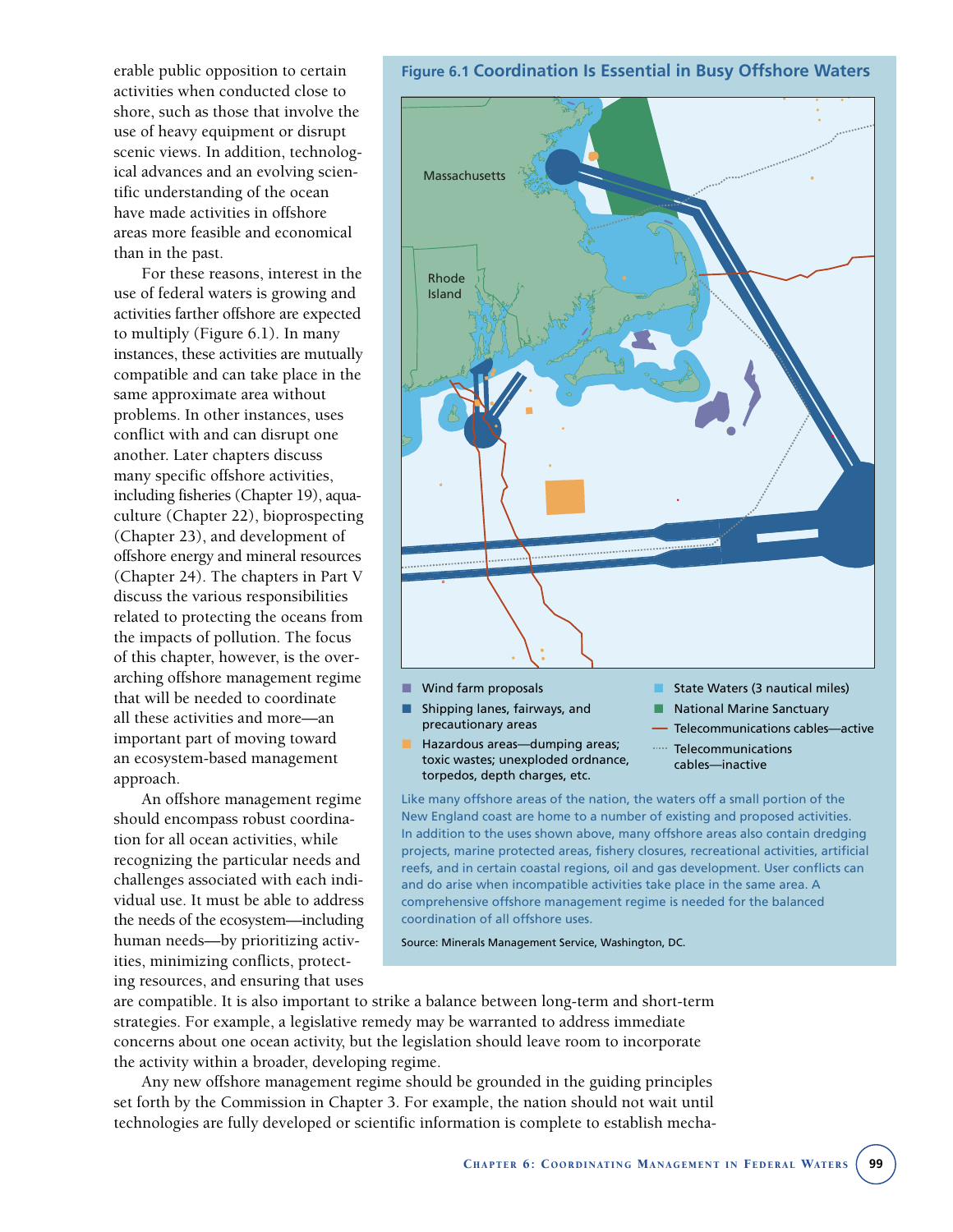nisms for managing new ocean uses. Instead, policy makers should proceed judiciously and responsibly to prepare for new uses, and to establish proactive means for identifying and remedying any negative impacts. Creating a coherent and coordinated management regime will make it easier for governments at all levels to protect the public interest and for private interests to make informed decisions.

One of the biggest obstacles to improving management of offshore resources is inadequate scientific understanding of how ecosystems function and how to evaluate the cumulative impacts of activities over time. Regional ecosystem assessments, as recommended in Chapter 5, provide a vehicle to comprehensively and periodically analyze the status of an ocean region, establish baselines for ocean ecosystem health, and describe existing or potential impacts from human activities. These assessments, coupled with a strong commitment to furthering scientific understanding of ecosystems and their components, would dramatically enhance the effectiveness of offshore management.

# **Clarifying Offshore Responsibilities**

The management of offshore activities by federal agencies is a mixed picture. Some, such as fishing or offshore oil and gas development, are governed according to well-developed regulatory regimes established in accordance with specific legislative mandates while others, such as marine bioprospecting, are essentially unmanaged in federal waters. Other new and emerging ocean uses, such as offshore aquaculture or wind energy, are subject to regulation by a number of authorities executing varying responsibilities, but are not managed by any comprehensive federal law (Box 6.1).

When authorities and responsibilities remain dispersed, ill defined, or virtually nonexistent, obviously the decision making process is unclear. The resulting confusion can create roadblocks to public participation, discourage private investment, cause harmful delays, and generate unnecessary costs. Further, serious gaps in the protection of the public interest could result. Without an understandable, streamlined, and broadly accepted method for reviewing, authorizing and managing offshore activities, reactive, ad hoc approaches will continue, perpetuating uncertainty and raising questions about the comprehensiveness and legitimacy of decisions.

#### **Recommendation 6–1**

The National Ocean Council should ensure that each current and emerging activity in federal waters is administered by a lead federal agency and make recommendations for Congressional action where needed. The lead agency should coordinate with other applicable authorities and should ensure full consideration of the public interest.

# **Establishing a Coordinated Offshore Management Regime**

There are two main categories of ocean uses: those that are confined to a specific location, typically linked to an offshore structure such as an oil rig, a wind turbine, an aquaculture pen, or a sunken vessel, and those, such as fishing or recreation, that are more diffuse, taking place within broad, flexible areas. Some activities combine these characteristics and could be managed according to either scenario. As an example, bioprospecting could be treated as a site-specific use by granting exclusive rights to explore for organisms in a particular area, or as a moveable activity by granting permits to collect certain organisms regardless of their location. To move toward an ecosystem-based management approach, the federal government needs to develop a better understanding of offshore areas and resources, prioritize uses, and ensure that activities in a given area are compatible.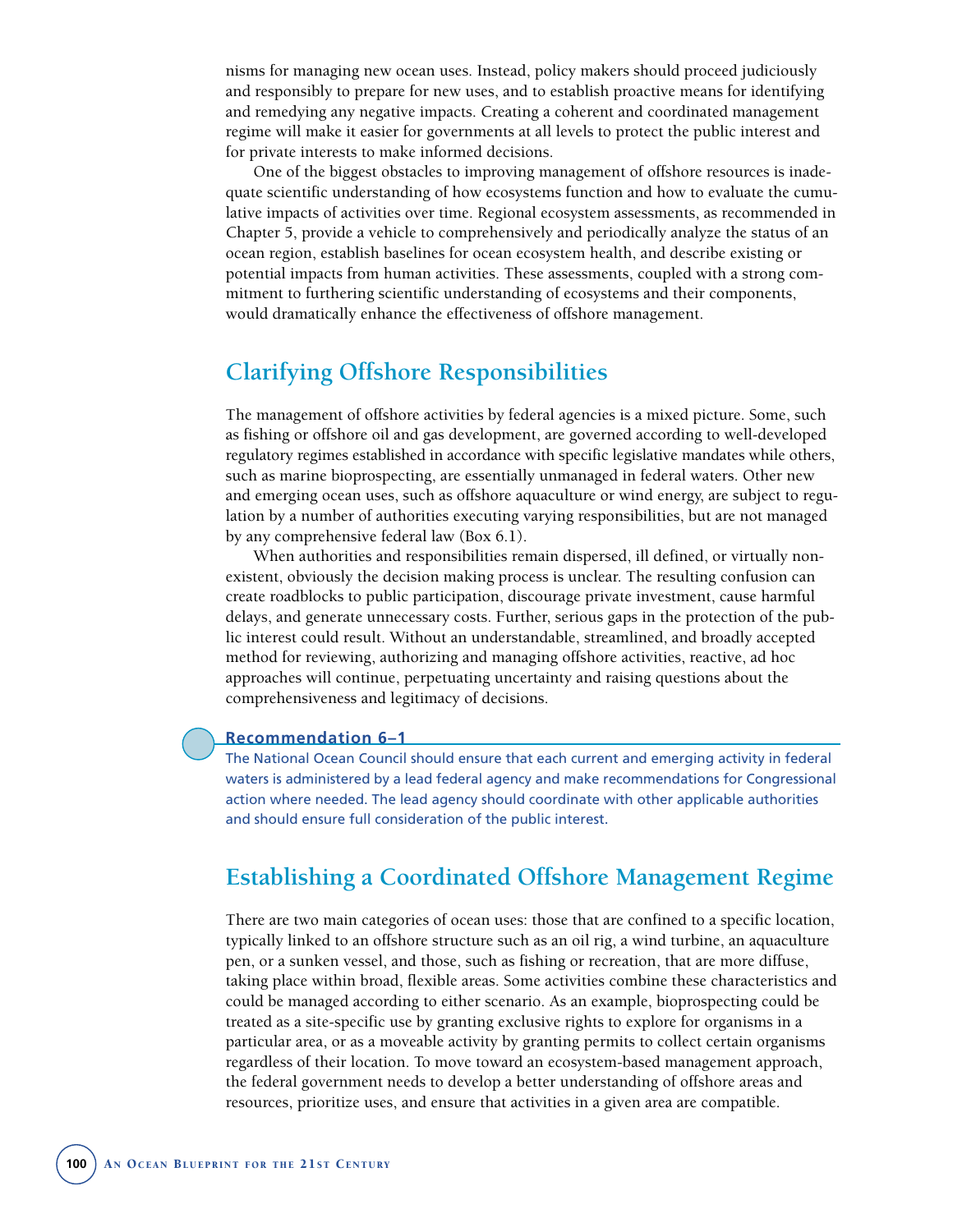## **Box 6.1 Swimming through Hoops: Establishing an Offshore Aquaculture Facility**

The growing interest in offshore aquaculture offers an excellent example of how confusing **and overlapping agency responsibilities create difficulties. As more entrepreneurs pursue** this enterprise, they find they must overcome several bureaucratic hurdles at the federal and state levels, often with little guidance from the agencies on what is needed, from whom, and when.

At the federal level, at least five agencies must be consulted or grant permits before an aquaculture facility can proceed:

- The Rivers and Harbors Act authorizes the U.S. Army Corps of Engineers to require permits for any device attached to the seafloor that poses a threat to navigation.
- The U.S. Coast Guard is responsible for marking potential obstructions to safe navigation.
- The Clean Water Act authorizes the U.S. Environmental Protection Agency (EPA) to require a National Pollutant Discharge Elimination System permit for any facility that discharges a pollutant into U.S. navigable waters or exclusive economic zone (EEZ).
- Although the Magnuson–Stevens Fishery Conservation and Management Act may not have been intended as a mechanism for managing marine aquaculture, the National Oceanic and Atmospheric Administration asserts that the harvest of aquaculture species falls under the Act. Therefore, the Regional Fishery Management Councils (RFMCs) may develop management measures for aquaculture in offshore waters and the National Marine Fisheries Service (NMFS) may regulate aquaculture harvest based on RFMC recommendations. In addition, NMFS, under the Endangered Species Act and the Marine Mammal Protection Act, must review aquaculture applications for any potential impacts on endangered species or marine mammals.
- In certain circumstances, the U.S. Fish and Wildlife Service may also review aquaculture applications for their impacts on endangered species or marine mammals, or other activities under its jurisdiction.

At the state level, each jurisdiction has its own procedures, with no uniformity among states. In fact, continuity is sometimes lacking even within a single state—one applicant may start the process with the state environmental protection office, another may begin with the state marine fisheries agency, and a third may initiate activities with the state agricultural office.

Each of the federal and state offices may require a separate application, although much of the information required is exactly the same. Rarely do these offices coordinate with each other, and the application may be stopped at any stage. A more coordinated and consistent regime is needed to provide greater protection for the ocean environment, as well as to lessen unnecessary bureaucratic burdens on applicants.

Where a proposed activity will occupy a certain space to the exclusion of other uses, it is the federal government's responsibility to determine where the activity can take place, by whom, in what manner, and for what length of time. But wise decisions cannot be made in isolation: the agency administering the siting of aquaculture facilities, for example, must be aware of actions taken by another agency permitting offshore power generation facilities.

As the pressure for offshore uses grows, and before serious conflicts arise, coordination should be immediately improved among single-activity management programs that regulate location-dependent activities. The National Ocean Council will be well-positioned to review single-purpose ocean programs that regulate offshore activities with the goal of determining how such programs may be better coordinated. In addition, coordination of the management of *all* offshore activities is necessary—including those that are not tied to a specific geographic location. Any new offshore management regime will need to make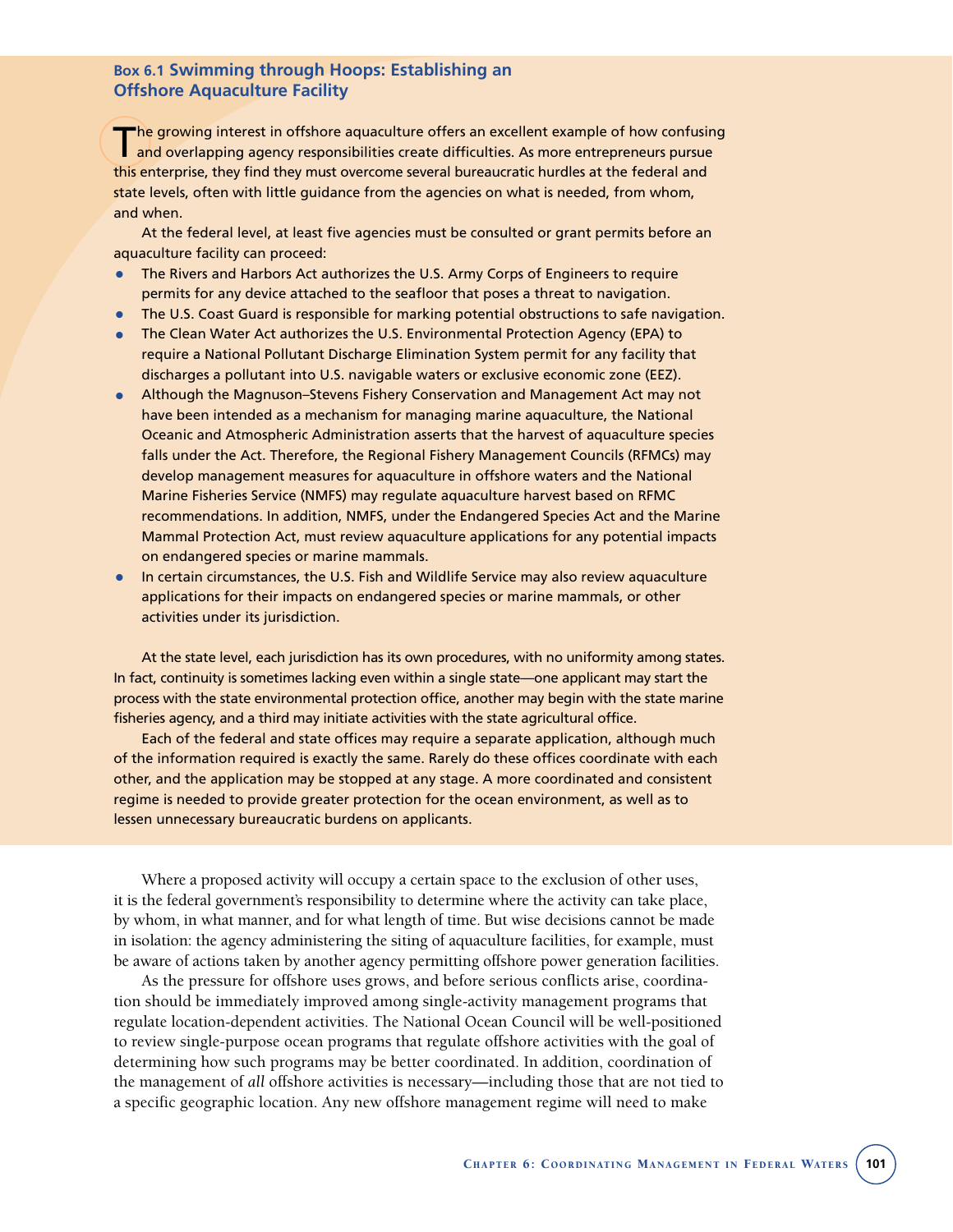sure that disputes are resolved and decisions made through an open process that involves the participation of all parties.

Building a coordinated offshore management regime will take time. It will not be easy. No regime for governing ocean activities will eliminate all conflicts, given the complexity of the problems and the diverse perspectives of competing interests. However, the National Ocean Council, President's Council of Advisors on Ocean Policy, regional ocean councils, and states provide the basis for more coordinated, participatory management of ocean activities. This new decision-making framework provides the opportunity—perhaps long overdue—for a broad dialogue among stakeholders at the national, regional, and state levels on a more coordinated and deliberate approach to managing activities in offshore areas. (The interests and roles of state and territorial governments in activities that take place in federal waters is discussed in Chapter 9.)

# **A Fair Return for the Use of Offshore Resources**

The management of public resources generally includes issues of public compensation. Specifically, economists refer to the economic value derived from a natural resource as *resource rent*. In the ocean, a natural resource may be an area, a space, or a living or nonliving commodity. When a publicly-owned resource is made available to the private sector,

#### **Box 6.2 Sunken Treasure: Our Underwater Cultural Heritage**

As technology has improved, so has the ability to locate objects of historical, cultural,<br>And financial interest on the seafloor. At least 50,000 shipwrecks are scattered about the territorial waters and exclusive economic zone of the United States. Other sites harbor the physical evidence of past cultures, preserved in inundated human communities. Many of these sites hold considerable archeological value, providing a tangible and unique link to our past. They are also attractive for recreational enjoyment and financial returns through salvage. Whatever their origin or value, all submerged objects are highly susceptible to burial, decay, and destruction.

Considerable controversy surrounds the complicated set of local, state, federal, foreign, and international laws related to the management of shipwreck sites. Commercial salvors rely on traditional admiralty law to support their right to locate, recover, and remove objects of value from shipwrecks. However, many archeologists argue that historic shipwrecks and other submerged sites, as well as the material recovered from them, are part of the world's collective heritage, and that the sale of artifacts deprives the public of important historical, cultural, and educational assets.

The lack of a comprehensive national strategy has exacerbated this debate. At least a dozen federal laws contain provisions relating or applied to historic shipwreck sites. Some apply in all U.S. waters, while others apply only in some zones, and still others apply only to certain agencies, or to specific types of sunken vessels, such as warships. There are also international agreements that apply to state-owned vessels submerged in the waters of another nation. However, there are currently no federal laws that assert ownership of cultural resources outside of state waters, or that claim jurisdiction over such resources outside specifically designated marine protected areas.

The new coordinated offshore management regime should incorporate a comprehensive policy on submerged cultural resources, including shipwreck sites. The offshore regime will need to balance the historical importance of certain sites with their potential recreational and economic value, preserving the most significant sites for future generations while leaving room for the recreational use and salvage of others. The establishment of a comprehensive national policy will also help in promoting an international regime for the use and protection of submerged cultural resources.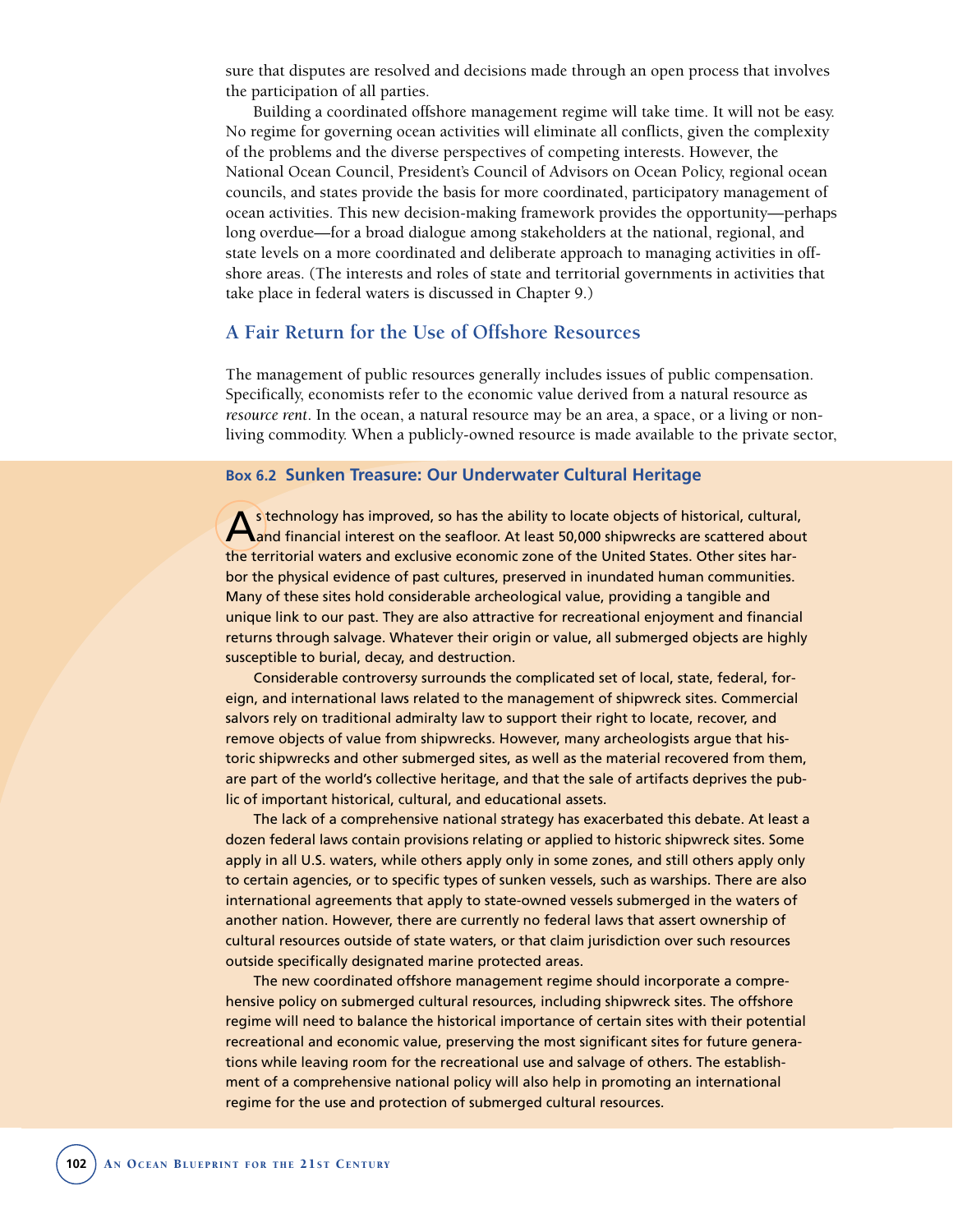fairness and efficiency argue for a return to the public of some portion of the rent received from the use of that resource. This principle has been clearly established on land, where the government collects rents from ranchers through grazing fees and from timber and mining companies through royalties. The government also collects revenues from outer Continental Shelf oil and natural gas operations in the form of bonuses and royalties. In keeping with this concept, it is appropriate for the public to receive some return when private entities are allowed to benefit from ocean space and resources.

#### **Recommendation 6–2**

Congress, working with the National Ocean Council (NOC) and regional ocean councils, should establish a balanced, ecosystem-based offshore management regime that sets forth guiding principles for the coordination of offshore activities, including a policy that requires a reasonable portion of the resource rent derived from such activities to be returned to the public. In developing an offshore management regime, Congress, the NOC, and regional ocean councils should:

- adopt as guiding principles those set forth by the Commission.
- recognize the need, where appropriate, for comprehensive, single-purpose ocean governance structures, which would be based on the guiding principles of the new regime and integrated with other uses.
- include a process for addressing new and emerging activities.

# **Employing Marine Protected Areas as a Management Tool**

Marine protected areas are one type of management tool the federal government can employ for locations and resources in estuarine, nearshore, and offshore areas in need of protection. A broad umbrella term, marine protected areas are created for many different reasons, including conserving living marine resources and habitat, protecting endangered or threatened species, maintaining biological diversity, and preserving historically or culturally important resources. These areas have also been recognized for their scientific, recreational, and educational values.

Marine protected areas can vary from restricting all activities to limiting only some uses. Examples of activities that might be restricted include oil and gas exploration and production, dredging, dumping, certain types of vessel traffic, fishing, and placing structures on the seabed. Marine protected areas can be set aside permanently or temporarily and can be implemented either seasonally or year-round. Even within a marine protected area, a particular activity may be allowed in one part of the area but not in others. Marine protected areas can be established and managed by a variety of agencies at the federal, state, territorial, tribal, and local levels, pursuant to a number of authorities.

## **Federal Efforts**

The National Oceanic and Atmospheric Administration (NOAA) is authorized to develop and implement marine protected areas through several programs. NOAA's National Marine Sanctuary Program has had over thirty years of experience in area-based management. The thirteen marine sanctuaries included in the program cover over 18,000 square miles of ocean and coastal area—much of it in federal waters. Although the primary purpose of the sanctuary program is to ensure long-term protection of natural and cultural resources, the sanctuaries incorporate a number of interests and plan for a variety of uses while pursuing management, research, and public education activities. The program coordinates with local, state, territorial, tribal, and federal interests, and has experimented with a wide range of management techniques. NOAA also administers the National Estuarine Research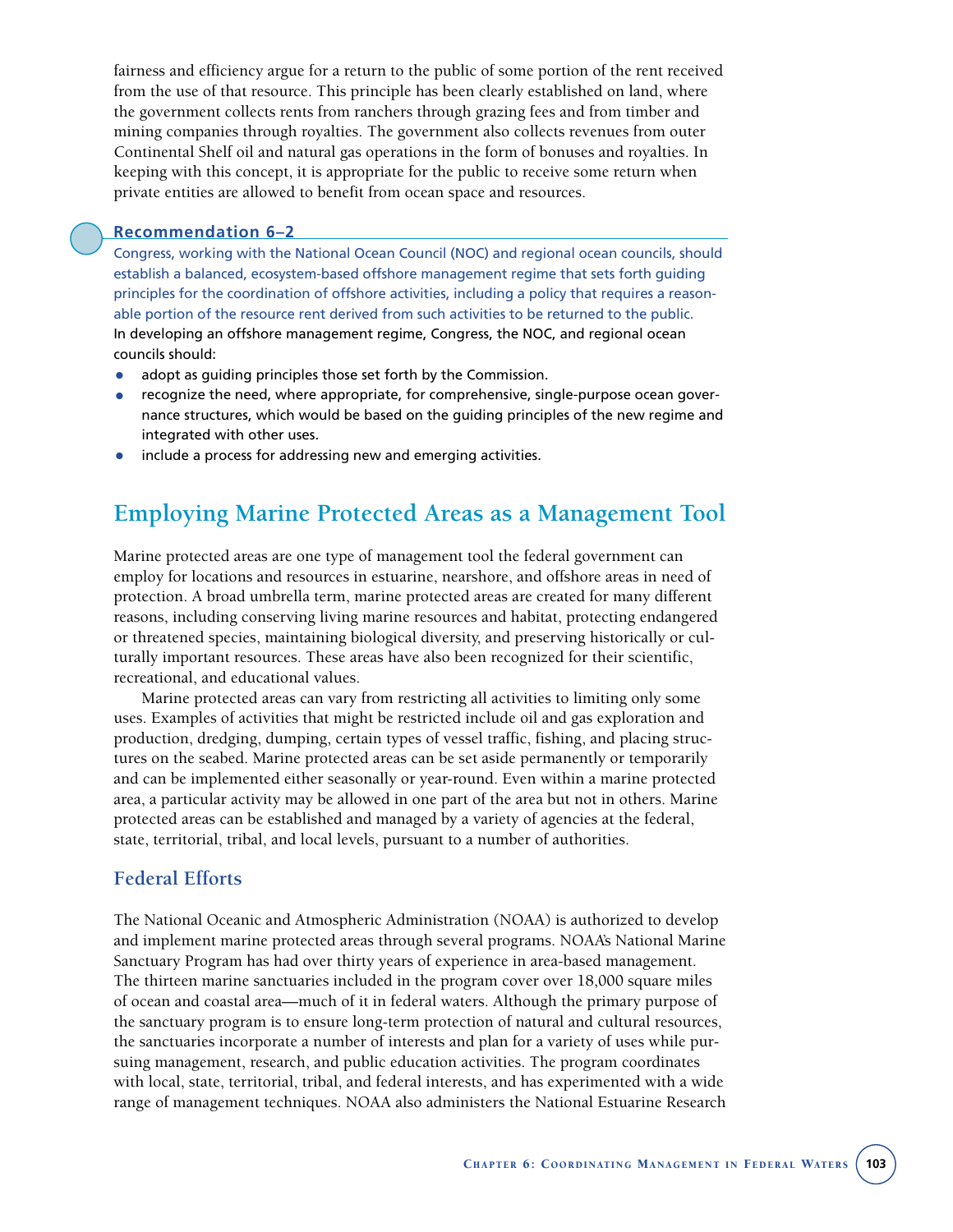Reserve System, which is made up of a network of twenty-six protected estuarine areas, and manages a variety of fishery zones and area closures to protect critical habitat for selected species.

The U.S. Department of the Interior (DOI), through the National Park Service (NPS) and the U.S. Fish and Wildlife Service (USFWS), is also authorized to create and manage marine protected areas. NPS manages the National Park System, which includes national parks, monuments, and preserves in ocean areas, as well as ten areas designated as national seashores on the Atlantic, Gulf, and Pacific coasts, and four national lakeshores along the Great Lakes coastline. USFWS manages the National Wildlife Refuge System, which includes more than 500 wildlife refuges, many of which are located in ocean and coastal areas.

In 2000, an executive order on Marine Protected Areas directed NOAA and DOI to establish a Marine Protected Area Center. The Center is charged with developing a framework for a national system of marine protected areas and providing federal, state, territorial, tribal, and local governments with information, tools, and strategies for effectively designing and managing such areas. The Center has made progress in improving coordination and working to establish a national system of marine protected areas; however, further consolidation of the many related federal programs may be needed. Simplifying the multiplicity of marine protected area management regimes can lessen confusion, foster stewardship, and enhance enforcement. (Federal marine protected area programs are summarized in Appendix D.)

### **The Role of Marine Protected Areas**

Marine protected areas are important tools for ecosystem-based management, although they will not in and of themselves deliver long-term sustainable use of the oceans. Other pressing problems will continue to require attention, including resource use outside protected areas, point and nonpoint source pollution, and intensive coastal development. For this reason, marine protected areas are most effective when they are designed within the broader context of regional ecosystem planning and adaptive management, and when they are employed in conjunction with other management tools.

When a marine protected area is determined to be the best approach for addressing ecosystem goals in a particular area, its design must take a number of factors into consideration. These factors include local, state, regional, and national objectives, ecosystem characteristics and threats, competing uses within the targeted area, ecological and socioeconomic impacts, and the capacity for effective implementation and enforcement of the protected area. Marine protected areas must also be designed using the best available scientific information to ensure that their establishment is likely to meet the intended objectives. Monitoring, periodic assessment, and modification are also essential to ensure the continuing effectiveness of marine protected areas and to remain accountable to affected stakeholders.

Although at times controversial, appropriately designed and implemented marine protected areas have proven useful. A 2001 report by the National Research Council concluded that marine protected areas can be effective in maintaining marine biological diversity and protecting habitats, and have the potential to provide a flexible, spatiallybased management framework for addressing multiple ecological and socioeconomic objectives.1 The report stated that, in particular, closing certain areas to fishing—temporarily, seasonally, or permanently—can advance sustainable fisheries management and provide insurance against uncertainties in fisheries science. Nevertheless, design and implementation of marine protected areas, like any other marine resource management measure, must be considered in the context of broader planning and the implementation of a coordinated regime.

*MPAs can be unique tools in the marine resource management toolbox, because they shift the emphasis of marine resource management from the traditional singlespecies focus to protection of a specific area or habitat and can often help meet multiple goals and objectives.*

—Dr. William T. Hogarth, *Assistant Administrator for Fisheries, National Oceanic and Atmospheric Administration, testimony to the Commission, April 2002*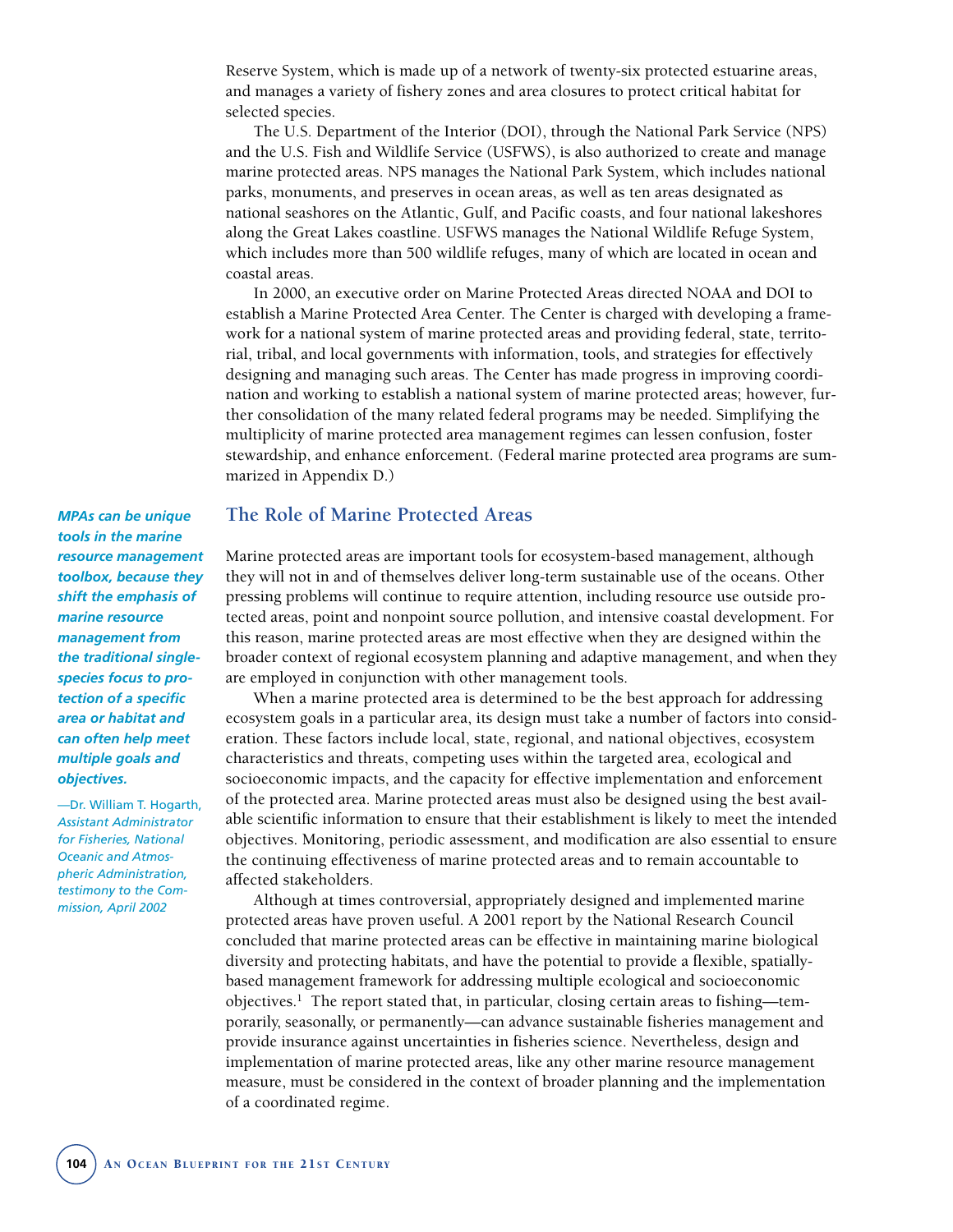

This giant kelp forest in the Channel Islands National Marine Sanctuary is one of the unique habitats found in marine protected areas.

## **National Interests**

It is appropriate for marine protected areas to be designed and implemented with strong input from the regional, state, and local levels. However, because marine protected areas have the potential to affect issues of national concern, such as freedom of navigation, there will always be a need for national-level oversight. With its multiple use, ecosystem-based perspective, the National Ocean Council is the appropriate entity for overseeing the development of a uniform process to design, implement, and evaluate marine protected areas.

The design of marine protected areas should not unreasonably limit important national interests, such as international trade, national security, recreation, clean energy, economic development, and scientific research. For example, in most cases, freedom of navigation through marine protected areas should not be restricted. However, where some infringement on such national interests is deemed essential to achieve the purposes of a marine protected area, restrictions should be based on the best available scientific information, with a plan for ongoing monitoring and modifications over time. The overall ecological and socioeconomic impacts of marine protected areas need to be assessed at the national level.

#### **Recommendation 6–3**

The National Ocean Council should develop national goals and guidelines leading to a uniform process for the effective design, implementation, and evaluation of marine protected areas. The process should include the following:

- marine protected area designations that are based on the best available science to ensure that an area is appropriate for its intended purpose.
- periodic assessment, monitoring, and modification to ensure continuing ecological and socioeconomic effectiveness of marine protected areas.
- design and implementation that consider issues of national importance, such as freedom of navigation, and are conducted in the context of an ecosystem-based comprehensive offshore management regime.